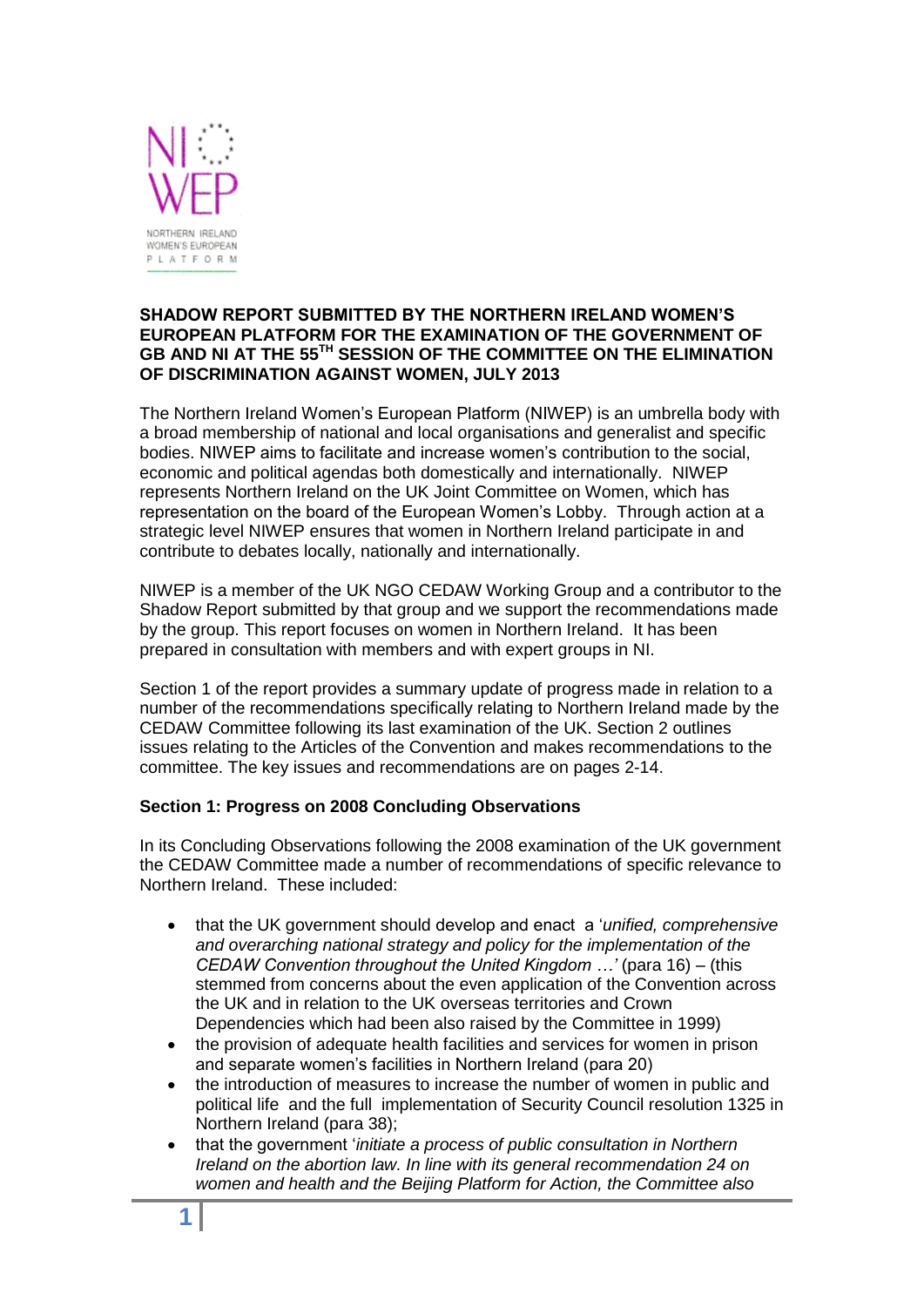*urges the State party to give consideration to the amendment of the abortion law so as to remove punitive provisions imposed on women who undergo abortion'* (para 42) – which was also a recommendation in 1999.

Progress in relation to these conclusions has been extremely limited. There is still no national overarching strategy for the implementation of CEDAW. Concerns remain about inequalities and discrimination experienced by women in different parts of the UK and despite consistent lobbying by NGOs the UK government has resisted calls to implement UNRES 1325 in NI - in fact NI is not included in the UK's National Action Plan on RES 1325. Women in NI continue to experience systematic discrimination in relation to their reproductive rights. Further information on these issues is included under relevant articles below.

In its report to the Committee and in the response to the issues paper the UK government emphasises the role of devolved administrations. However, this does not detract from the obligations and responsibilities of the state party (the UK government) in ensuring the application of the Convention across the whole of the UK. Another UN Committee, the Economic and Social Rights Committee has also reminded the UK government that it is the '*State party which is responsible for the implementation of the Covenant in all its territories'<sup>1</sup> .* 

We welcome the meetings held by the Gender Equalities Office in each of the countries of the UK, meetings which were in fact run by the now abolished Women's National Commission (WNC). However, these meetings have not been effective in ensuring that the devolved regions are included in the GEO's work on gender equality and the implementation of the Convention. **Since the abolition of the WNC, the UK government has in fact taken progressively less responsibility for the implementation of the Convention and less of a role in bringing about gender equality in Northern Ireland.** 

## **Section 2 – Summary of Issues and Recommendations**

## **Article 2: Obligations to eliminate discrimination**

The Gender Equality Strategy for NI $^2$  is currently being reviewed but it is evident that there has been little progress in addressing women's inequality. The development and implementation of action plans has been woefully slow, a fact compounded by the lack of detail and clear and measurable outcomes in many of the departmental action plans. In 2008 we welcomed the emphasis within the Gender Equality Strategy on the integration of the CEDAW obligations into the objectives of the strategy and this remains the case. However in spite of commitments to integrate the Convention into the Gender Equality Strategy on paper, this has not happened in reality.

There is clear international evidence of the value of gendered budget analysis as a tool for addressing women's inequality. However, there is no legislation in the UK to require gender responsive budgeting; equality legislation requires governments in Britain and NI to have due regard to the impact of policies on specific groups including men and women but the inadequacies of this are very clear. The lack of gendered analysis of budgets and resource allocations has resulted in women being disadvantaged – see for example the Fawcett Society's analysis of the 2010 spending review<sup>3</sup> and the failure of the Department of Social Development in NI to provide a substantive analysis of the impact of the welfare reform proposals with  $r$ egard to potential adverse impact<sup>4</sup>, thereby not identifying the negative impact on women.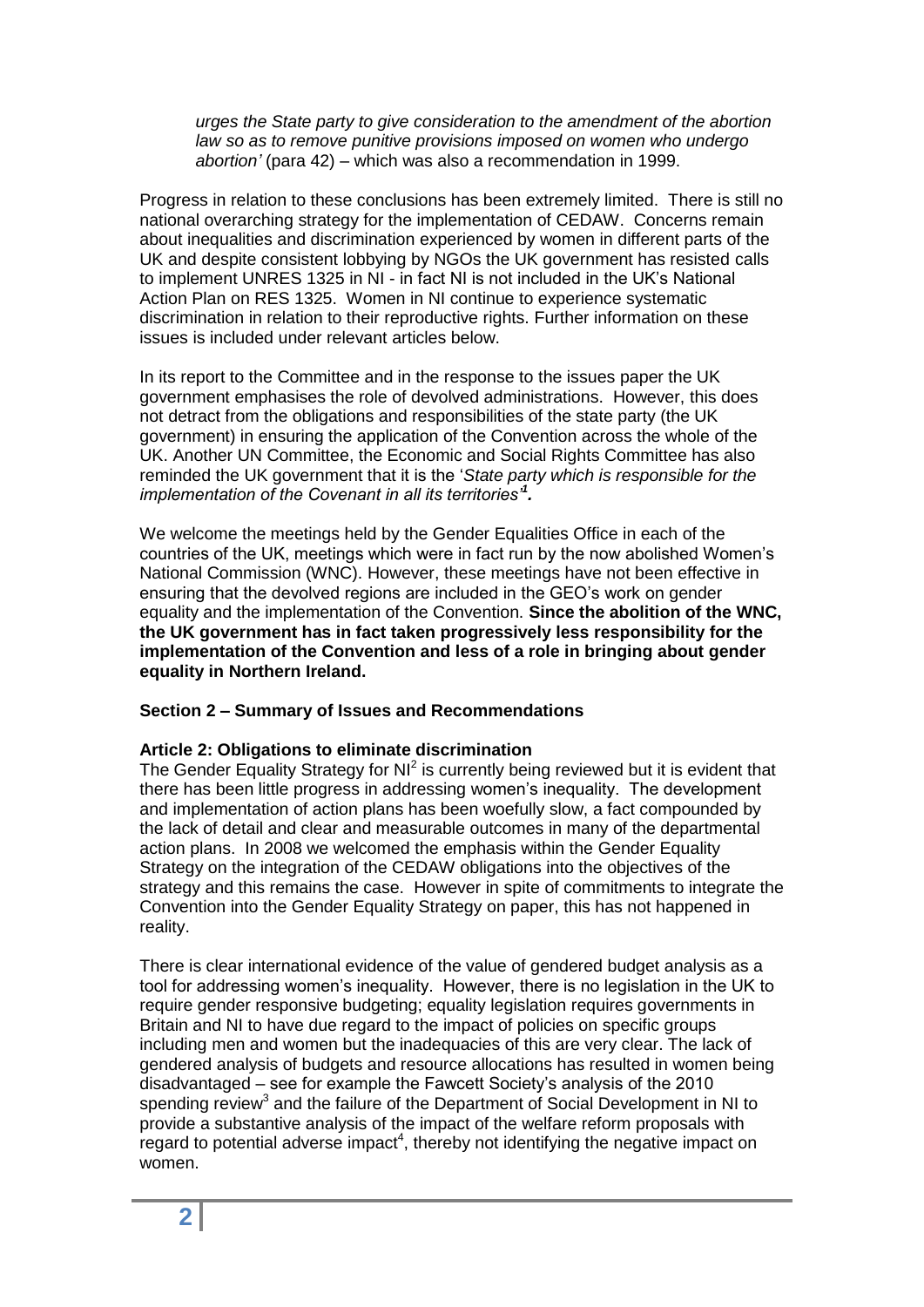We strongly support the calls made by the Equality Commission for  $N<sup>5</sup>$  in its report to the Committee for a review of legislation with respect to Sex Discrimination. Currently the Sex Discrimination (NI) Order 1976 does not prohibit unlawful discrimination by public authorities on the grounds of sex in the exercise of their public functions. As the ECNI identifies (para 3.6/3.6 of its report) this means that women (or men) cannot bring a complaint if they are discriminated against or harassed on account of their sex by public bodies while exercising their public functions, that is, those acts that a private person cannot do.

## **Recommendations**

- The committee should urge the government to ensure that the revised Gender Equality Strategy is based on a comprehensive assessment of existing inequalities (taking into account women's multiple identities) and existing policy deficiencies. There must also clear and measurable action plans with time bound specific targets to ensure that women in NI have access to substantive equality.
- The Committee should ask the government to ensure that budgets and resource allocation are subject to gender analysis and to take all steps to ensure that this is done accurately and comprehensively – including the availability of sex disaggregated data. We would ask the Committee to ask for amendment of the Sex Discrimination Order NI 1976 to prohibit the unlawful discrimination by public authorities on the grounds of sex in the exercise of their functions.
- The Committee should ask the government to adopt a gender-targeted policy on equality, in place of the gender-neutral policy which currently exists.
- The Committee should ask the government what it is doing to fully and meaningfully integrate CEDAW, CSW and other relevant international treaties into its Gender Equality Strategy.

## **Article 3 – Development and advancement of women**

The UK government has not responded to the CEDAW Committee's call for the development of an overarching strategy for the implementation of the Convention. The absence of such a strategy contributes to the continued uneven application of the CEDAW obligations within the UK and we are concerned that, across the UK, there may not be sufficiently developed commitment and leadership, coordination of strategies, and systematic monitoring of outcomes. We welcome the Gender Directors Network referred to in the UK's seventh periodic report (para 6) but there is a lack of clarity regarding the process and the outcomes of these meetings.

As a result of the abolition of the Women's National Commission (WNC) there is reduced capacity for *systematic critical* assessment of the application of the Convention *across the UK*. The 'alternative' arrangements have not taken into consideration the complexities of working across regions with devolved administrations or fundamental inequalities such as the digital divide and the need to adequately resource participation. The 'special measures' to increase equality outlined by the UK Government in the seventh report have not been extended to Northern Ireland. Thus the actions outlined at paras 6 and 7 of the government's 7<sup>th</sup> periodic report have not in fact resulted in equal outcomes in the devolved regions of the UK.

## **Recommendations**

 The Committee could ask the government about evidence of the outcomes of the actions outlined in paras 6 and 7 of the seventh report which it suggests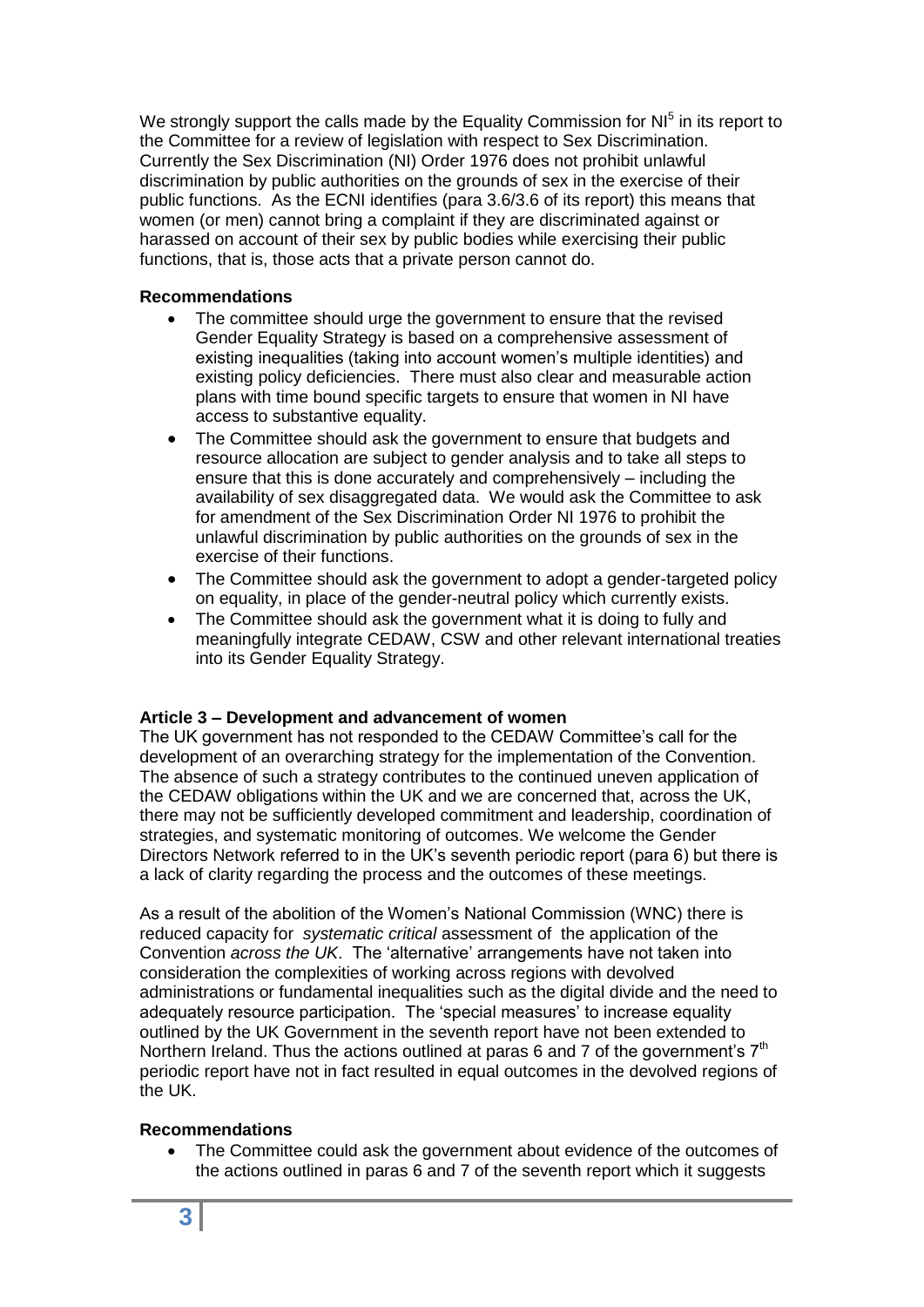have been introduced to ensure that the convention is applied evenly across the UK.

- That the Committee asks the government how it monitors and measures the success of the strategies it describes as being in place to increase public knowledge and use of the CEDAW Convention and OP. Given that this requires long term commitment and engagement what will the government do over the next 4 years with regard to promoting understanding and use of CEDAW and what financial resource will be committed to this?
- That the Committee requests the Government should establish and resource, a new women's national machinery to ensure an independent, collective voice from women for the whole of the UK.

## **Article 4: Special measures to accelerate equality**

In its seventh report the UK government refers to special measures introduced to improve equality between men and women**.** However, despite the continued underrepresentation of women in politics and decision making in NI no special temporary measures have been introduced, and there is currently no plan or prospect of changing this in sight. The UK government has expressed its opposition to the use of quotas despite evidence of success internationally. There is now an opportunity in NI with the review of the Gender Equality Strategy to ensure that special measures are a key part of the mechanisms employed to ensure greater progress.

## **Recommendations**

 That the Committee asks the government to commit to introducing and monitoring the use of special measures to address the under-representation of women in decision making and public life in NI.

## **Article 5: Sex Role Stereotyping and Prejudice**

The persistence of stereotyping in policy discussions and documents is concerning. This is evident with regard to assumptions about women and unpaid caring responsibilities, the continued dominance of women in occupations traditionally seen as female and the strong gender stereotyping in vocational courses and statutory employment programmes, in lack of understanding of domestic violence and VAWG, and in recent welfare reform proposals (as discussed under Articles 10, 11 and 12).

## **Recommendations**

• The Committee should ask the government what measures it will take to address gender stereotyping and prejudice in its policies but also in the media and wider society.

## **Article 6: Trafficking and Sexual Exploitation of Women**

In its 2008 Concluding Observations the Committee urged that state party to take all appropriate measures to combat all forms of trafficking in women and children. It was asked to address not only criminal justice issues but also the protection and rehabilitation of victims. In 2013 Amnesty International published a briefing on human trafficking in NI. The work was produced in partnership with NIWEP with the aim of collecting information for this shadow report. A large number of voluntary and statutory organisations participated in the evidence gathering<sup>6</sup>. The PSNI acknowledged that the scale of trafficking for sexual exploitation is much greater than the official figure. Information also suggests that around 70% of the people recovered in Northern Ireland are the victims of sexual exploitation, which differs from the rest of the UK where around 60% of victims of trafficking are recovered from forced labour situations. While records of the number of recovered victims are kept by the Police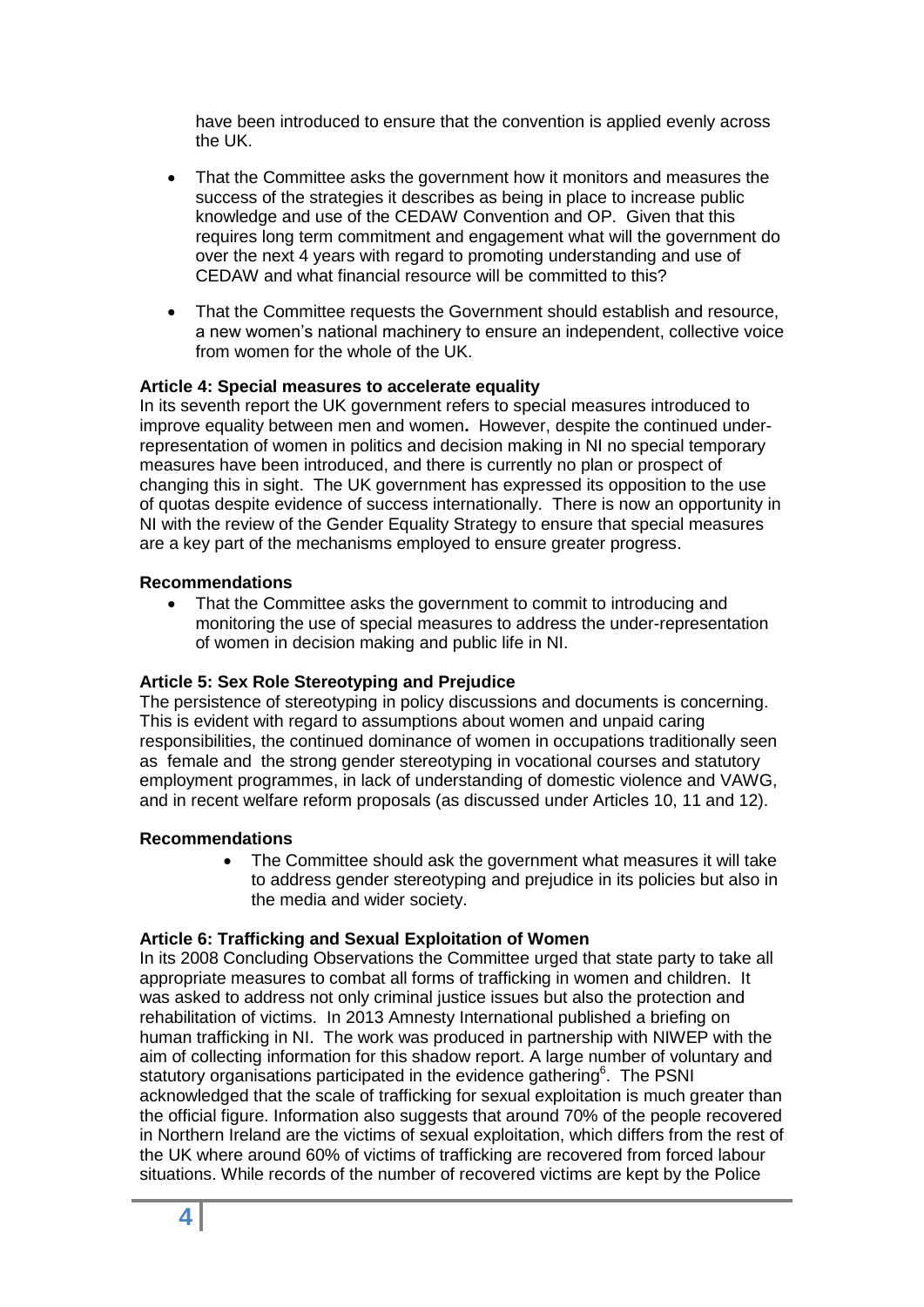Service this falls short of formal, systematic evidence gathering. The research published by Amnesty produces evidence of a system struggling to cope in the absence of any coordinated framework. Issues raised include: difficulties encountered by women re access to healthcare and support services; problems experienced by women regarding accessing legal expertise; women denied their right to compensation.

# **Recommendations**

The CEDAW Committee could ask the government the following questions:

- how they understand their obligations with regard to prevention, particularly the obligation to address the issue of trafficking as a gross violation of an individual's most basic human rights, rather than framing it in the context of immigration policy and offences. How does the UK Government plan to ensure that such responses are consistent across the devolved nations of the UK?
- how they propose to deal with the lengthy delays in access to the court and judicial processes experienced by victims of trafficking in Northern Ireland.
- how they propose to address the fact that, although there have to date been (according to official statistics) 94 victims of trafficking recovered in Northern Ireland, the sum total of compensation which has been paid is zero. What specific measures, such as obliging all agents who first recover a victim of trafficking to inform her of her right to compensation, does the government plan to put in place to remedy this breach of the Convention?
- how they plan to ensure that women are not repatriated in a "fast track process" during which no screening takes place and they are offered no access to specialists in gender based violence and gender based trauma for support, as has happened to women being returned to Eastern Europe from Northern Ireland

# **Articles 7 and 8: Political and Public Life**

Women continue to be very under-represented in politics and public life in NI.This is the case with regard to electoral politics, public appointments, private sector boards and key institutions including the judiciary and bodies associated with peace building.

In the 2011 elections to the NI Assembly less than 20% of the 108 Members elected were women. While this was an increase on the previous figure of 13% it is still dismally low and compares unfavourably with parliaments in the rest of the UK with female representation of 35% in the Scottish Parliament and 41% in the Welsh Assembly. In the 2011 Northern Ireland Assembly elections the candidate list was 83% male. Twenty two percent of Westminster MPs, elected from NI are women and two of its three MEPs are women. At local government level only 23% of councillors are women. The Sex Discrimination (Election Candidates) Act 2002 which allows positive action in relation to women's political participation has not been used in NI.

There has been no improvement in the representation of women on public bodies in Northern Ireland since the UK Government last reported to the Committee in 2008. Figures for 2011-2012 show that 33% of members of public bodies are women – down 1% on the previous year; 18% of chairs of public bodies are women (down 4% on the previous year) and 27% of all applications received were from women**.** The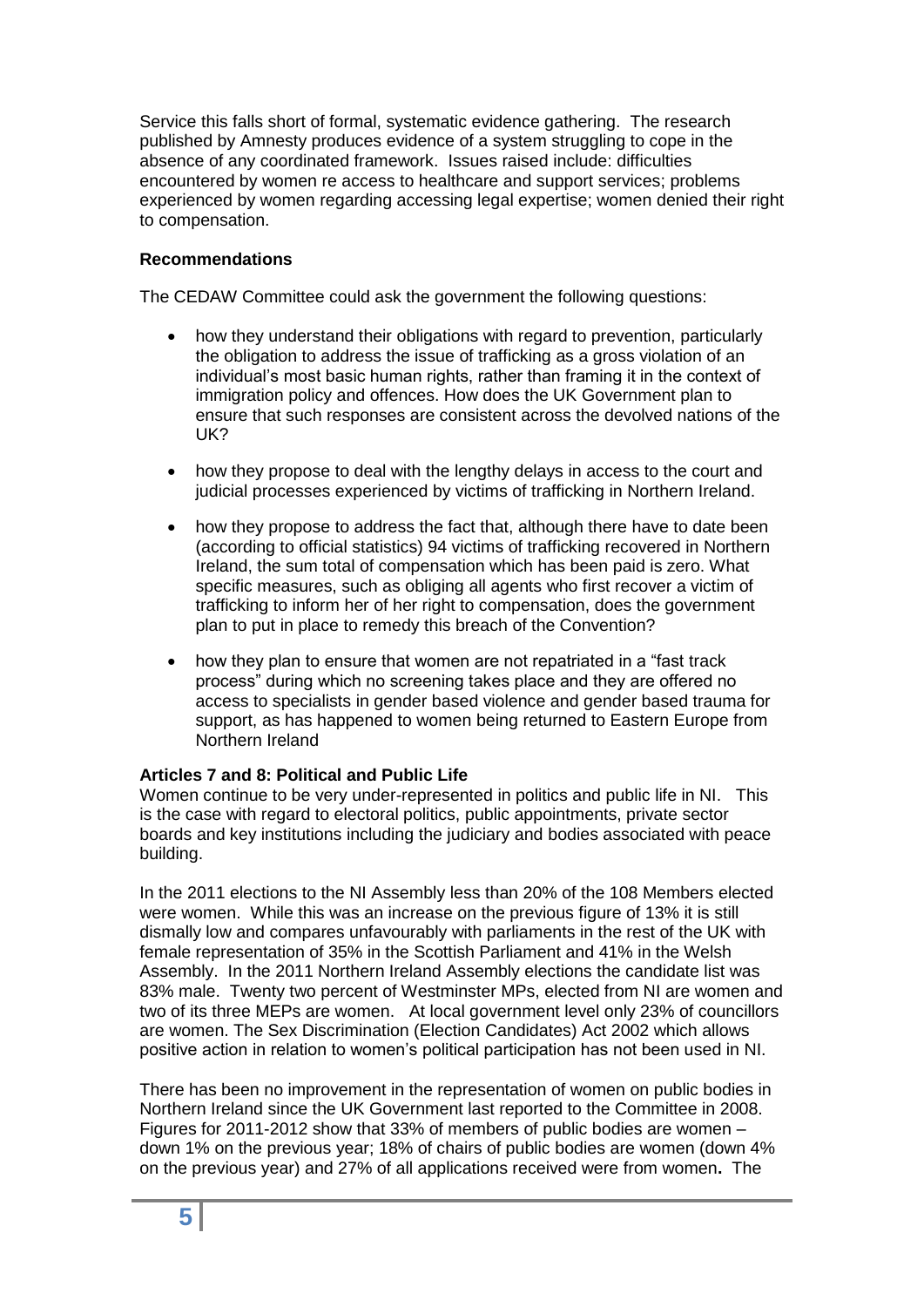Committee should note that the representation on women in public bodies is a highly significant issue in NI as these bodies are responsible for key areas of social policy provision – including housing, health and social services, education and training, police and equality and human rights issues.

The government report (para 98) refers to the 'aspiration' that, by 2015, 50% of all new appointments being made to public boards will be women but no detail of how this will be achieved. There is no reference to any specific initiatives to increase the number of women in public life in Northern Ireland.

Northern Ireland is a society still emerging from over 30 years of violent conflict. A considerable body of international work has emphasised the importance of women's participation in politics and decision making to the creation of peaceful and stable societies. The CEDAW Committee in its 2008 Concluding Observations (para 284) called for the **'***full implementation of Security Council resolution 1325 in Northern Ireland'***.** Since then despite intensive lobbying from GB and NI women's groups, there has been no progress on this issue.

In the seventh report (para 300-301) the government outlines its commitment to the implementation of UN Res 1325 **internationally**. However, it also notes (para 301) that '…*there are no plans to integrate provisions relating to the implementation of UNSCR 1325 in Northern Ireland into the UKs National Action Plan. Nevertheless, … the UK Government will continue to work towards increasing the representation of*  women in Northern Ireland in public and political life'. This has not been evident in recent changes to administrative structures in NI. A major review of public administration is due to be completed by April 2015. It includes a reduction in the number of local councils from 26 to 11. This has implications in terms of reducing the number of women elected to local councils and for women working in local government. A number of Statutory Transition Committees which will have the authority to make decisions on behalf of the Shadow councils to be elected in 2014 are being set up<sup>7</sup>. Responsibilities of the Shadow Committees include the development of corporate plans and policies and the selection of senior staff. These committees have been established in temporary form and have a very low representation of women (15%) effectively resulting in women being excluded from key decision making with regard to new policy and services.

## *Recommendations:*

- The Government needs to take urgent and appropriate action to ensure that UN1325 is fully implemented in Northern Ireland.
- The Committee should ask the government to commit to introducing temporary special measures (including time bound targets of 50% for public appointments) to address the continued under-representation of women in political and public life.
- The Committee should ask the Government to introduce specific measures to ensure the inclusion of women in the implementation of the reform of local government and in the new structures established. These could include the cooption of women onto Transition Committees.

## **Article 10 Education:**

The overall positive picture of educational attainment for girls masks a number of concerns regarding the equality of outcome for girls in relation to education and training, including the intersectionality between class and gender $8$  (resulting in very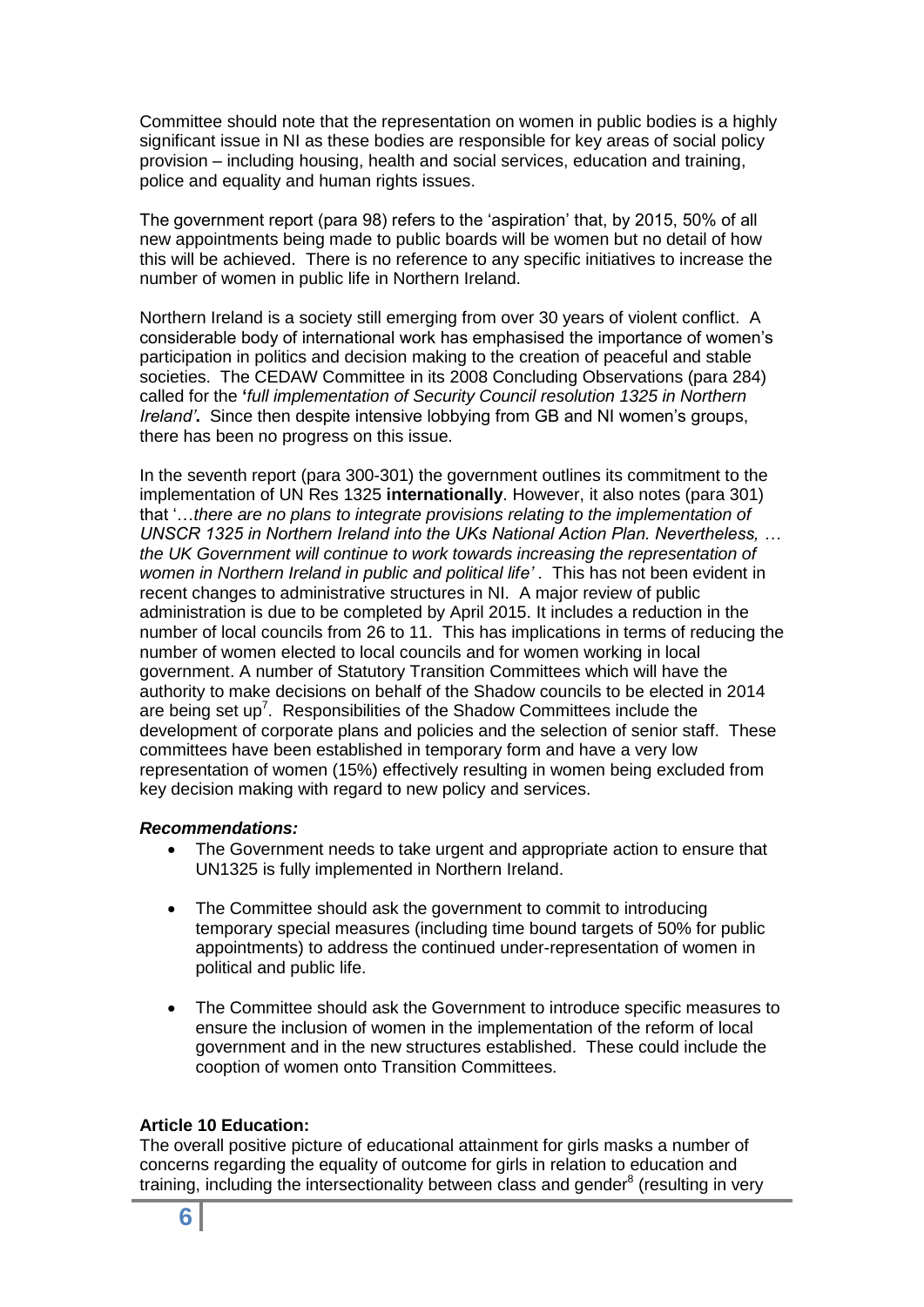poor prospects for girls who leave school with no qualifications) and the deeply embedded gender stereotyping with regard to subjects and vocational courses taken by girls and young women. There continues to be problems regarding the provision of non gendered careers advice and the active encouragement of young women into non traditional areas. In NI as in other parts of the UK there is a strong emphasis on the STEM subjects and growth in the number of students taking these subjects has been strongly linked to strategies to develop the NI economy. Only 9% of participants in apprenticeships in science, technology, engineering, mathematics and related areas are female. In 2013, 2% of participants on programme led apprenticeships in what has been defined by government as 'economically important' areas are female $9$ . At higher education level 74% of students taking courses in Computer Science are male, in Engineering and Technology it is 80% and 70% in Architecture, Building and Planning.<sup>10</sup> Little has changed in terms of gender segregation in subject areas over the last fifteen years. It has been acknowledged by government that given the dominance of men in the above areas that most of the growth sectors identified for the NI economy *'will be heavily populated by male employees<sup>11</sup> .* 

Northern Ireland has a very high proportion of young people not in education, employment or training (NEET). Many young women who have left school early or with no qualifications do so as a result of broader factors such as poverty, young motherhood, abuse and domestic violence, and caring responsibilities. A government study showed that young women who are not in education, employment or training are much more likely to have an identified barrier to participation (42%) than young men  $(9\%)$ <sup>12</sup>. However, the subsequent strategy to address the issue of NEET makes no specific reference to these gender issues and contains no proposals to address them $^{13}$ .

The strategy and implementation plan for careers and quidance in NI<sup>14</sup> does not include any specific reference to gender or the need to challenge gender stereotypes. We welcome the recent statement by the Minister for Employment and Learning that gender issues will be a major aspect of the forthcoming review of the careers strategy and that it is an aspect of the review of apprenticeships and youth training. It is important that this includes addressing gender stereotyping in teaching training and careers training.

## **Recommendations**

- That the Committee asks government to take urgent action to address the severe under-representation of women in STEM areas. This needs to include addressing gender stereotyping in teacher training and in training for careers advisers. The committee should ask government to be specific about responsibility for addressing deficits in these areas, about targets to be set and the measures to be adopted to reach these.
- That the government recognises the reasons for young women becoming NEET and commits to take measures to address these causes and to provide appropriate support.

#### **Article 11: Employment**

There continue to be issues regarding employment rates for women, quality and security of employment, the gender pay gap and occupational segregation. The NI employment rate for women aged 16-64 at 63% is 3% lower than the rate in GB. Women's employment rates are almost 10% lower than the male figure. Forty per cent of female employees work part-time compared to 10% of male employees and 80% of part-time employees are women<sup>15</sup>. While the number of men in part-time employment is still low the two thirds increase in the number of men working in parttime jobs between 2002 and 2012 suggests that in a restricted jobs market this could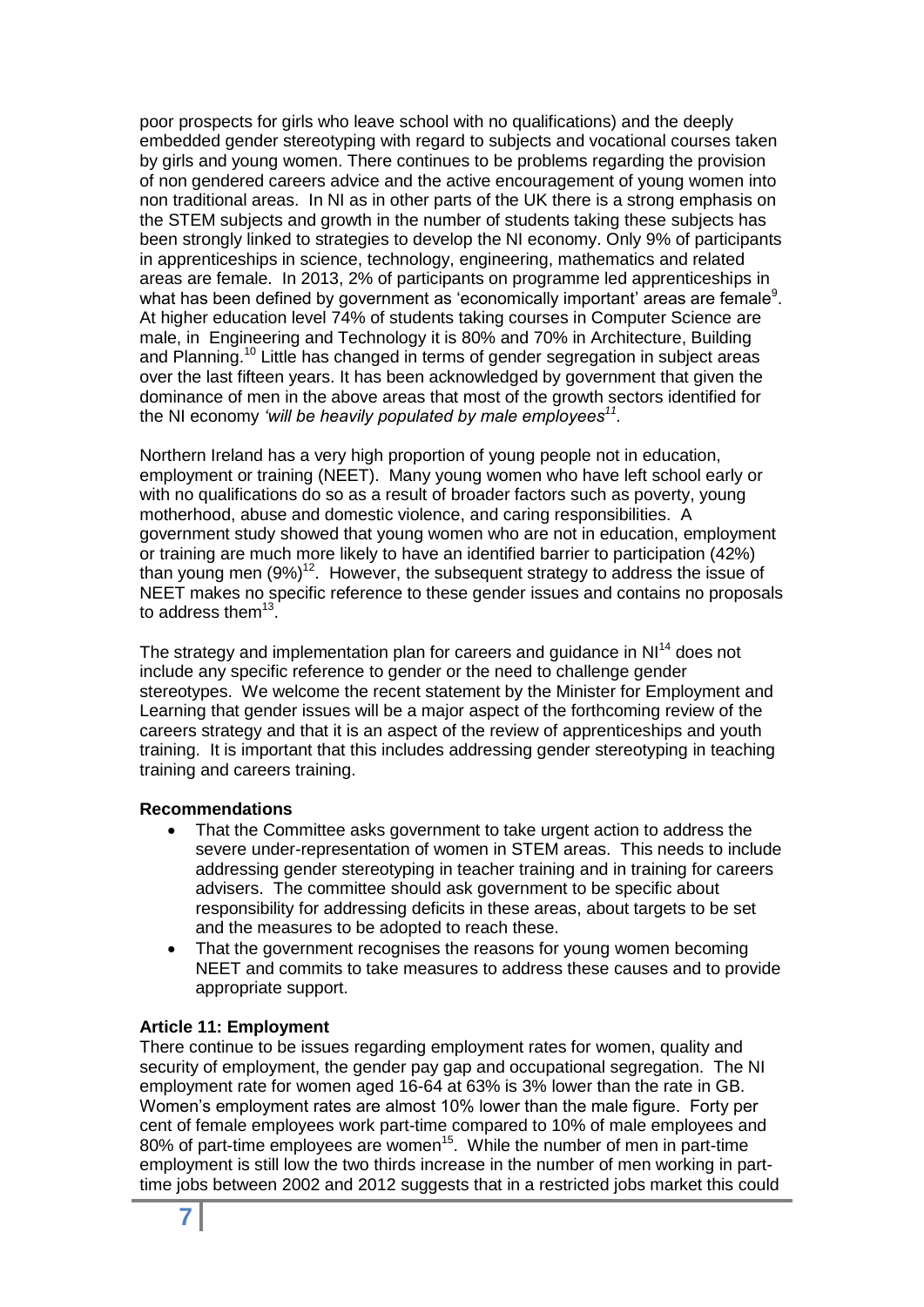have consequences for female employment. Rates of self- employment for women in NI are low with little change over a 10 year period up to 2012. In 2012 fewer than 7 per cent of women in employment were self-employed compared to 19.3% of men.

Women in NI are still more likely to be paid less than men and to work in low paid jobs. There has been a widening of the gender pay gap in NI. In 2012 female median hourly earnings were 90.3% of male earnings (compared to 91.2% a year earlier.

Measures introduced as a result of the Welfare Reform Act (2010) and the forthcoming Welfare Reform Bill in NI imposes greater conditionality on lone parents to seek and enter paid work. Lone mothers in NI have to do so in a region which has the lowest employment rate of the 12 UK regions. The rate of long-term unemployed in NI, at 45.5%, is markedly higher than the UK rate of 34.9%. They also face challenges of very poor infrastructure such as public transport and childcare (see below). The employment rate for lone parents is just over 53%<sup>16</sup>. Despite a very strong policy focus over the past fifteen years on getting lone parents into employment, the number in paid work has been very static at 53-55% for over a decade indicating significant structural barriers. The greatest increase in lone parent employment has been in relation to part-time work where the number has increased from 20% in 2001 to 31% in 2011.

Research across the UK has shown that women have been disproportionately impacted by the economic downturn and the public expenditure cuts $17$ . They have been and will continue to be particularly affected for two reasons; the significant loss of jobs in NI's public sector (based on job losses to date and planned future reductions<sup>18</sup>) where women account for over  $75%$  of part-time workers, and the aim of the NI Executive to 'rebalance the economy' from the public to the private sector<sup>19</sup>- ie: to reduce public sector employment and build the private sector In NI. It is important to note wages in the public sector are over a third higher than private sector wages and public sector workers have also had better access to other occupational benefits such as pensions and access to flexible working and therefore rebalancing the economy will result in a financial penalty for many women.

Statistics evidence the persistence of occupational gender segregation, a key cause of the gender pay gap<sup>20</sup> Ninety two per cent of female employees work in the service sector. There are over twice as many women as men working in public administration, education and health industries. Women continue to be underrepresented in higher status managerial and professional occupations.

#### *Childcare*

Northern Ireland is the only region of the UK **not** to have a childcare strategy and is the only part of the UK where there is no legislative remit to ensure that parents have access to childcare services. Families in Northern Ireland are paying 45% of their income for childcare for one child, which is the highest amount in Europe; there are also problems of accessibility and flexibility<sup>21</sup>. There is a large volume of evidence about the need for a childcare strategy in NI, and identifying that the lack of affordable and accessible childcare is a significant barrier to women entering and returning to employment. The Office of the First and Deputy First Minister in NI published a policy paper on a childcare strategy in 2012 $^{22}$  but this is simply a discussion document. Responses to this document indicated serious concern about delays in developing a strategy, the need for adequate investment in childcare and the need for a government department to take lead responsibility. There is also a need for an early years workforce strategy.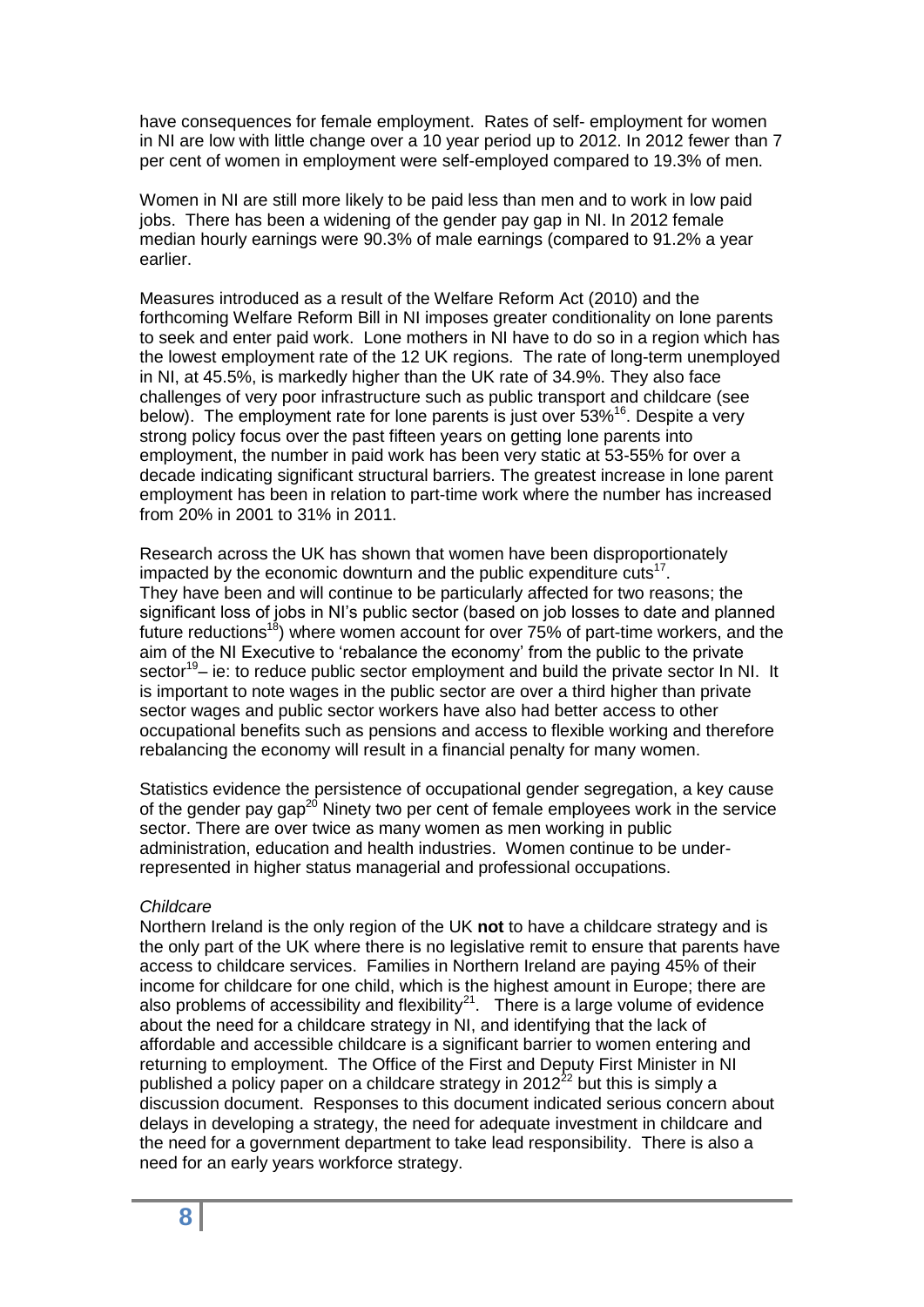## **Recommendations**

- The government should be asked about what steps it will take to address persistent occupational segregation in NI.
- What action will be taken to address the clear disadvantage for many women in part-time employment (including gender pay gap)? We are concerned about the assumption that part-time work is a matter of choice for women, particularly given the serious problems arising from the lack of childcare and transport.
- The Committee should ask the government to commit to mandatory pay audits, including for part-time work.
- The committee should ask the government when it will publish a childcare strategy for NI and for a commitment that this will result in affordable and accessible childcare in NI and that adequate resourcing will be allocated to this. It is important that the implementation of a childcare strategy is underpinned by the development of a qualified early years workforce.

#### **Article 12 : Health care and Family Planning**

#### *Women's reproductive rights*

The 1967 Abortion Act which applies in Britain does not apply to NI. Abortion law in Northern Ireland is still bound by the 1861 Offences Against the Person Act, which includes life imprisonment for any woman found to have terminated a pregnancy. There is no provision in Northern Ireland for abortions to be legally carried out on grounds of rape, incest and fetal abnormality. Because of restrictive law and provision most women in NI are forced to travel outside the jurisdiction for abortions causing severe hardship. The recommendations made by the CEDAW Committee on this issue in 2008 and in previous examinations have not been implemented – despite exhaustive attempts by NGOs to engage government with this issue. An application for an inquiry under the OP has been made by the Planning Association, NIWEP and Alliance for Choice and this is currently being considered by the Committee.

In its  $7<sup>th</sup>$  report the UK Government report makes only brief mention of reproductive rights in Northern Ireland. We were also very disappointed in the UK government's cursory response to the questions on reproductive rights raised by the Committee in its Pre Session Paper. Concerns about women's reproductive rights in NI have been validated by other UN bodies. The Committee on Economic, Social and Cultural Rights has called upon the State party to amend the abortion law of Northern Ireland to bring it in line with the 1967 Abortion Act in Britain<sup>23</sup>. The UK Government's review under the 13<sup>th</sup> session of the Universal Periodic Review led to Working Group report, (para 110.77, p.19) recommendation that the state Party '*Ensure by legislative and other measures that women in Northern Ireland are entitled to safe and legal abortion on equal basis with women living in other parts of the United Kingdom'.* 

#### *Impact of Structural Changes in Health and Social Care*

Health and Social Care Services in NI are undergoing major structural and policy change $248^{25}$ . This includes rationalisation of acute services which will potentially impact significantly on women, including access to services for women living in rural areas. A component of this is a shift in focus to care in the community which has included policy to reduce the number of older people receiving care in residential and nursing homes and to significantly reduce provision of residential care for older people by the statutory sector. While we welcome the broad proposals re care in the community we have concerns that inadequate consideration has been given to older people affected by proposals (most of whom are women) and to the implications for, mostly female, unpaid carers. A recent example was the distress caused to older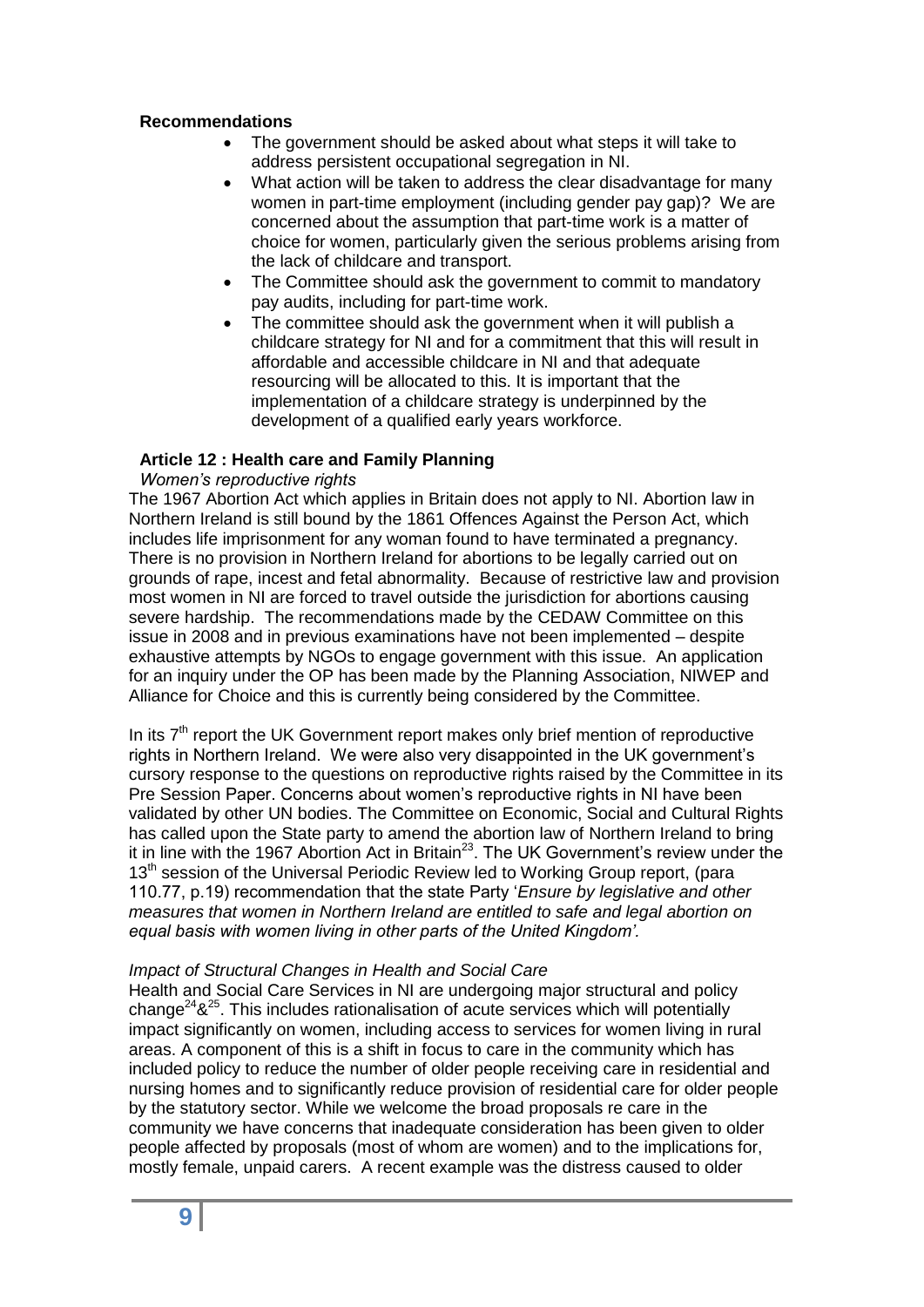people by the proposed closure of statutory residential homes with little or no consultation with the very elderly residents who lived there $^{26}$ . Carer's organisations have expressed concern that the recent policy proposals make assumptions about carers and understate their role<sup>27</sup>. The health and social care policy changes also fail to take account of the wider policy environment, including the impact of welfare reform measures (discussed under Article 13). In Britain carers' entitlements have been strengthened as a result of the Law Commission's review of social care law<sup>28</sup>but this does not apply to NI.

# **Recommendations**

We recommend that the committee asks the government the following questions:

- What steps will the government take to ensure that women in Northern Ireland have the same access to reproductive health services as women in the rest of the UK?
- When does the government plan to enact a full public consultation on abortion law in Northern Ireland?
- Will the government conduct a comprehensive gender impact assessment on the impact of changes planned for health and social care in NI?
- The Committee could ask the government if it intends to ensure that the legal rights for carers resulting from the review of social care law in Britain will be legislated for in NI.

## **Article 13: Economic and Social Benefits**

The Coalition Government at Westminster has legislated for a programme of radical welfare reform. Research has shown that these reforms – and specifically the introduction of Universal Credit, changes to childcare tax credits and Housing Benefit changes-will negatively impact on women<sup>29</sup> and work against the government's duty to promote gender equality<sup>30</sup>.

While, in theory, social security is a devolved responsibility in practice adherence to the principle of parity means that there is likely to be little deviation in NI from measures introduced in the rest of the UK. Horgan explains how the reforms will have more adverse effects in NI than other parts of the UK, how women, including lone mothers and carers will be detrimentally affected $31$  and how the lack of childcare exacerbates the negative effects $32$ . The Institute for Fiscal Studies estimates that families at the bottom of the income distribution in NI (many of whom will be lone mother families) will lose most  $-$  almost 10 percent of their household income<sup>33</sup>.

There are significant concerns regarding the impact of the welfare reform on victims of domestic and sexual violence. Appropriate and adequate welfare and emergency support is crucial in helping victims of domestic and sexual violence leave their abusive home situation. Women's Aid has shown how, in most cases, women who leave their abusers are faced with poverty and how reduced financial circumstances can prevent a woman from leaving an abusive situation. Women's Aid refers to the changes to Housing Benefit as 'potentially devastating' because of the impact on emergency temporary accommodation (refuge) for women and children $34$ .

## **Recommendations**

- The Committee should ask the Government to conduct a full gender impact assessment of welfare reform measures
- The Government should be asked what action it will take to ensure that the introduction of the welfare reforms does not increase gender inequality and trap women in poverty and violence by reducing their economic independence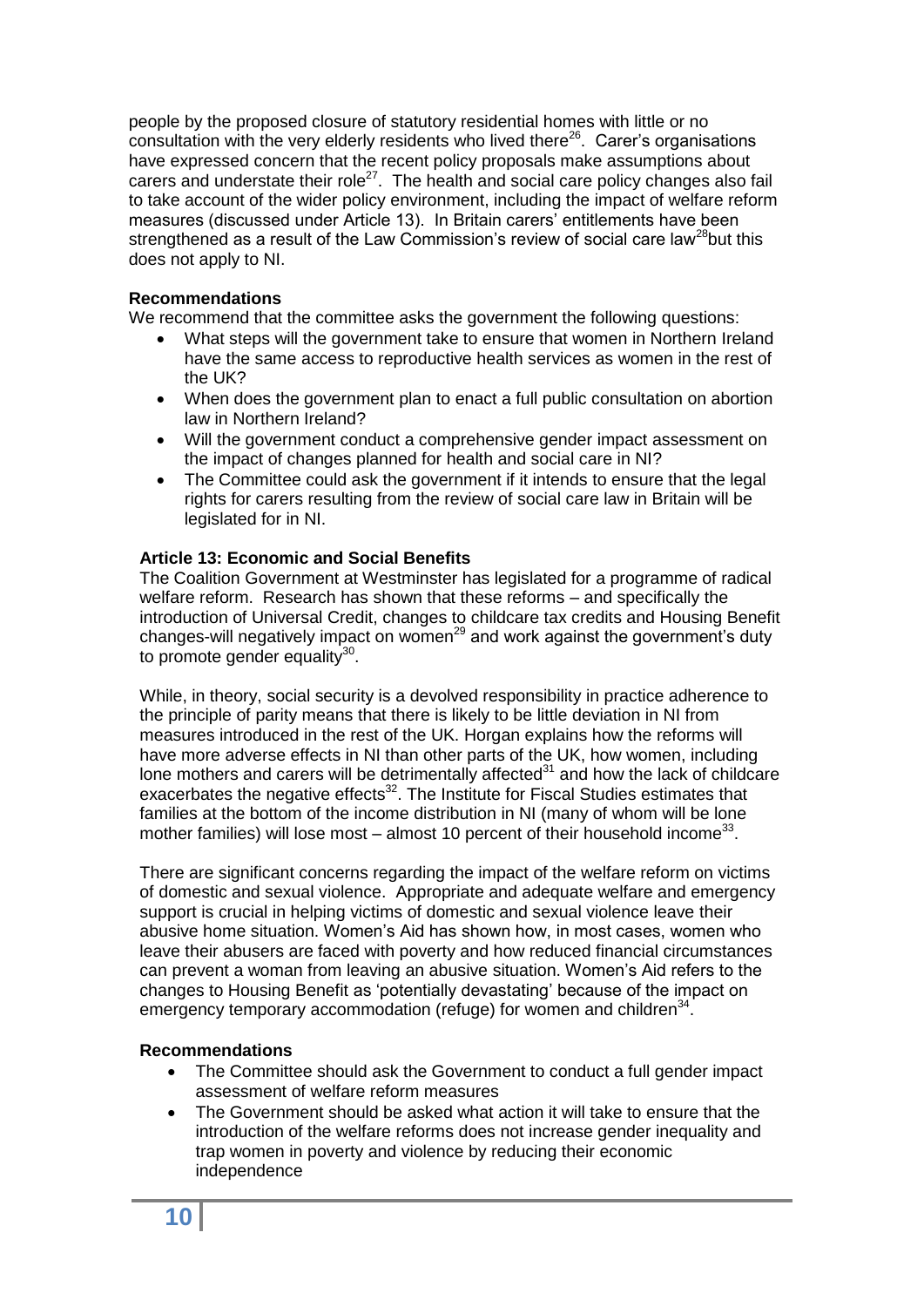The Committee should ask the Government how it will ensure that upcoming welfare reforms do not undermine the Government's strategy on domestic and sexual violence, by creating additional financial obstacles to victims being able to escape domestic violence situations.

# **Article 14 Rural Women**

Rural Women in NI face specific challenges to achieving equality as a result of a multiplicity of factors including very poor transport infrastructure, lack of access to employment and training opportunities, lack of access to childcare facilities. Rural land in NI is predominantly owned and managed by men. Women are affected by stereotyping in relation to work and caring roles and the lack of gender awareness and the absence of gender-disaggregated information has been identified as a key problem in recognising farming women's contribution to the agricultural sector $35$ . Female poverty in rural areas can be hidden $36$  and women in rural areas have been shown to be at greater risk of social exclusion. Health and social care data has identified inequalities facing rural women in NI including difficulty accessing services $37$ ,

# **Recommendations**

- The Committee could ask the government what action it will take to ensure that cuts to public services and restructuring of services do not adversely impact on women living in rural areas
- What action will the government take to address the additional and specific barriers faced by women, including young women in rural areas in relation to employment and training?

# **Article 15 Equality before the Law**

There is a range of ways in which women's equality before the law is undermined and threatened. These include the imprisonment of women for the non payment of fines and conditions for women in prison. These issues have been a concern of the CEDAW committee since 1999 and we support the recommendations put forward by the Northern Ireland Human Rights Commission in its Shadow Report to the **Committee** 

# **Article 16 Family Life**

Various measures threaten the equality of women with regard to family life as discussed under articles 6, 10, 11, 12, 13,14 and Special Recommendation 19. These include: the impact of universal credit and other welfare reform measures, lack of accessible and affordable childcare, issues of violence and abuse within families and the inadequacies in response and support.

# **Special Recommendation 19 -Violence against Women and Girls**

Violence against women and girls continues to be a significant problem in NI with statistical evidence of increasing prevalence and also evidence of continued deficiencies with regard to policy and services. Data show an increasing trend in the number of domestic violence abuse incidences. In 2011/12 25,196 incidents were recorded by the Police Service Northern Ireland (PSNI), 11% higher than in 2010/11 and the highest number to date. For domestic abuse crimes, 9% more were recorded than in 2010/11. In 2011/12 the number of recorded sexual offences was 5% fewer than the previous year at 1,836, but the trend has been generally increasing (the figure for 2000/01 was 1,169). In 2011/12 there were 553 reported rape offences, the highest number since the current system of data collection began in 2004/05. Official sources estimate that up to 80% of sex crimes are not reported.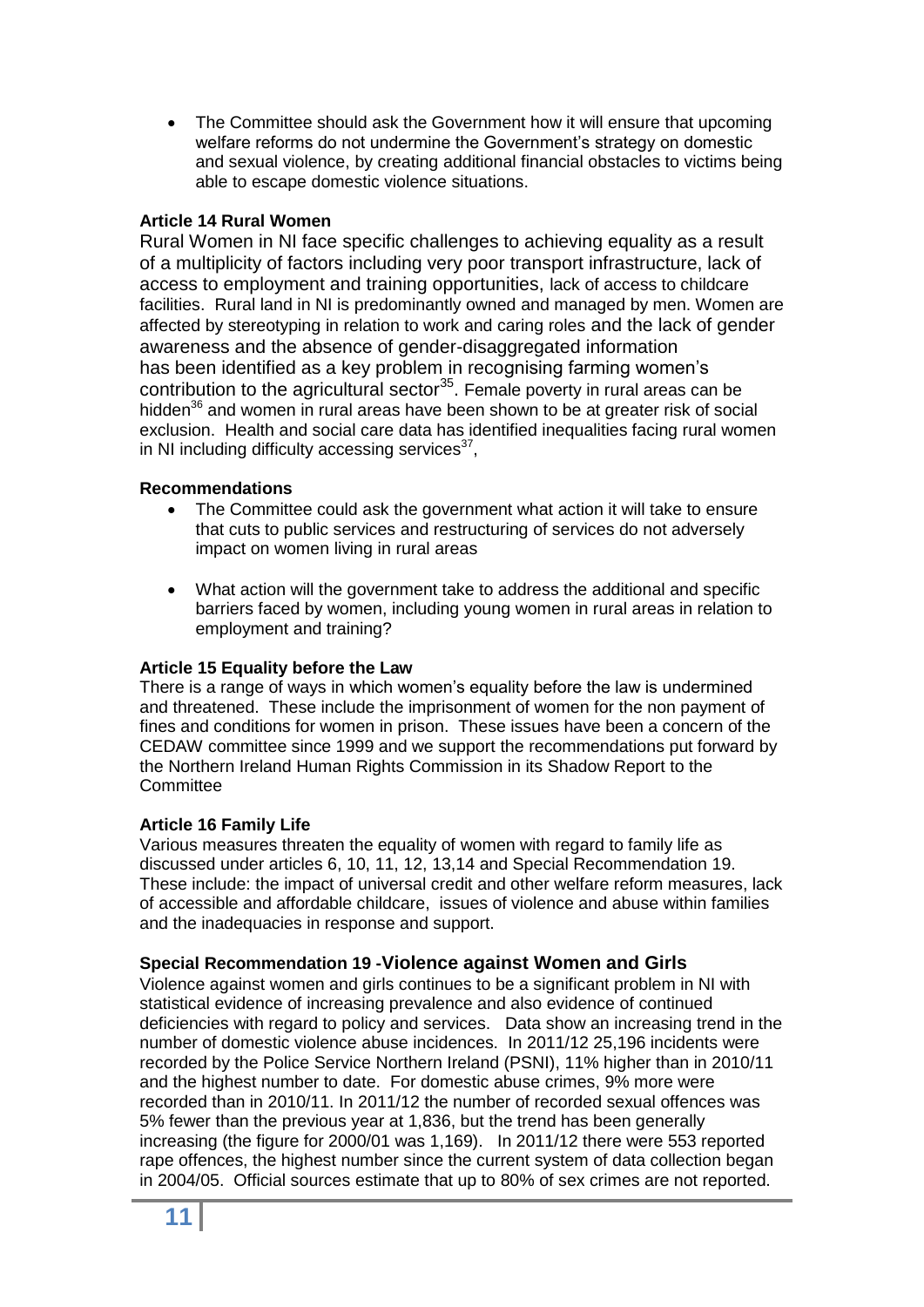Recent policy development in NI has included the imminent merger of the Tackling Domestic Violence Strategy and Sexual Violence Strategy. The recognition that domestic and sexual violence are intrinsically linked is to be welcomed. The full merger of the strategies is due to take place later in 2013 and it remains to be seen how well this will work in practice and how effectively it will be delivered. A major concern remains over the lack of dedicated resources required to deliver on the combined strategy with no ring-fenced budget attached to it by government. The combined strategy is gender-neutral, with no acknowledgement of the underpinning equality issues that cause VAW. In some instances this can create a genderblindness with the focus on increasing male numbers of victims and an insistence on treating women victims and male victims alike.

There continues to be issues re support and services for victims of sexual violence. While there is currently sufficient refuge spaces for women who are victims of domestic violence, many of the refuges are in need of complete refurbishment and government funding to undertake this work is proving difficult to access; there are some gaps in service provision with regard to outreach services to allow women to remain in their own home, with waiting lists for women to access Women's Aid services in some areas - some of these women will be at high risk cases of domestic and sexual violence. Multi Agency Risk assessment conferences (MARACs) for high risk victims of domestic violence have been in place across Northern Ireland for nearly 3 years. MARAC statistics show the the vast majority of high risk victims are women<sup>38</sup>. The MARAC conferences are chaired by police and attended by all key agencies, including Women's Aid, to provide safety planning for high-risk victims. Although Independent Domestic Violence Advisors (IDVAs) are deemed an integral part of MARACs and essential support for victims they have not yet been introduced. Northern Ireland does not have specialist domestic violence courts, although there is currently one domestic violence listing pilot in the Derry / Londonderry area. Under the current system, cases are heard by the criminal courts and family courts separately. As a consequence, there are considerable delays and victims of domestic violence may be forced to enter into mediation, or allow perpetrators to have contact with their children, by a court that is not sufficiently aware of the domestic violence situation within the family.

Prosecution rates for sexual violence remain disgracefully low and issues remain about inconsistency and leniency of sentences passed in respect of domestic violence offences in different courts, under different judges. We welcome the opening of the new Sexual Abuse Referral Centre (SARC) in 2013 and see it as an important step in helping victims of sexual violence and improving prosecution rates. This is though only one centre for the whole of NI and there are concerns about access to services for women who live some distance away.

There is no active and funded Rape Crisis Centre operating in NI which reduces the independent support available for women and girls who are victims of sexual violence and abuse.

In addition to previous recommendations made by the CEDAW Committee in 2008 and 1999 on this issue, the UPR examination in 2012 urged government to take more effective action to combat violence against women and girls.

No recourse to public funds continues to be a serious problem for women who are victims of domestic violence in Northern Ireland. Women's Aid refuges in Northern Ireland are funded by Supporting People, which is public money. Therefore if a woman has no recourse to public funds, she is unable to avail of a refuge space. A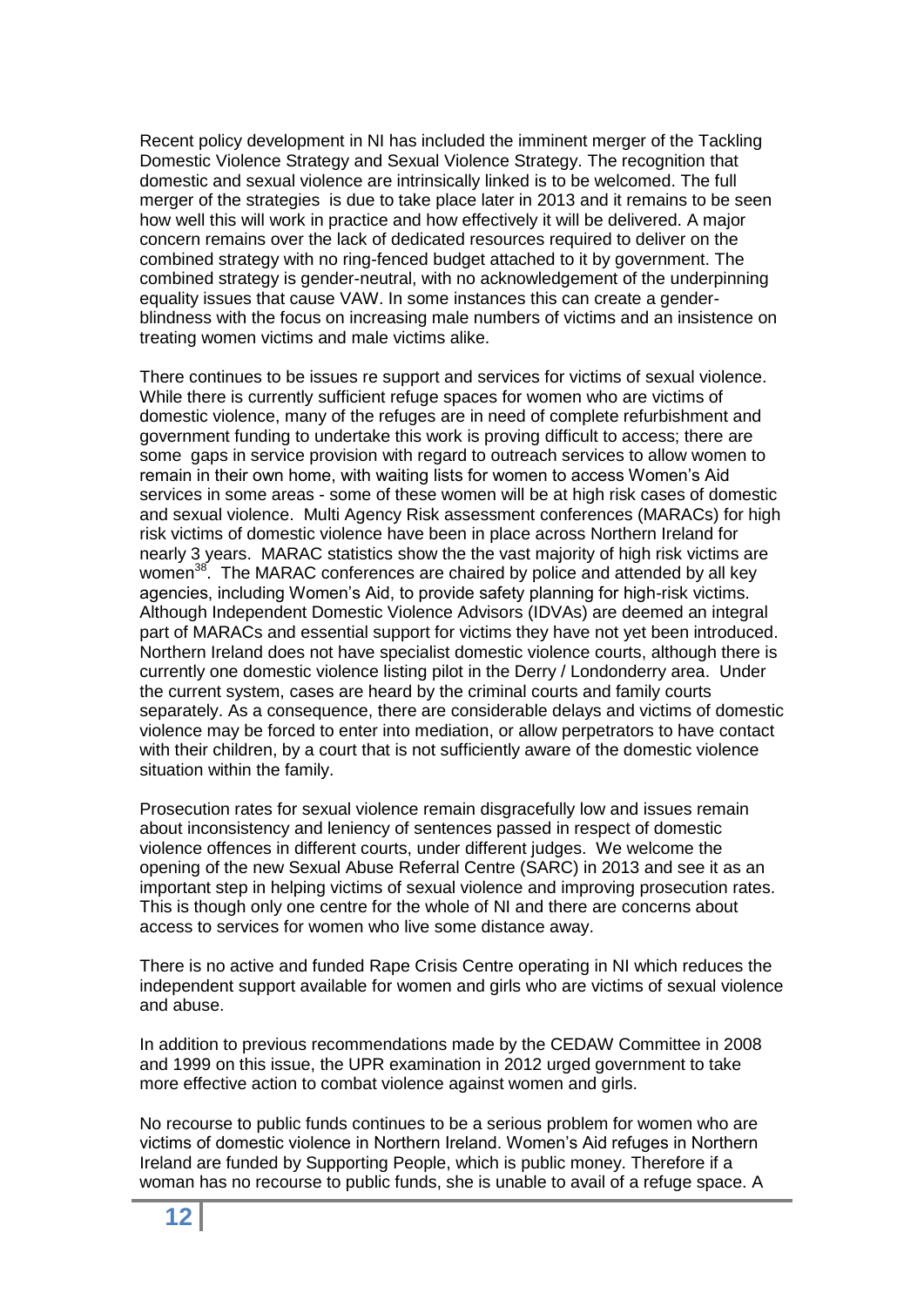limited emergency fund to provide support to women with no recourse with support went some way to ease this problem – however this fund ended in January 2013, and to date there has been no sign of the fund being extended or re-established. In addition, the Destitution Domestic Violence concession administered by the UK Border Agency (UKBA) only supports a very small number of women with no recourse, as the criteria are extremely narrow. Despite every effort from organisations like Women's Aid to support these women using other charitable sources and emergency fundraising, this is not always possible given the increased demand for support and the impact that it has on the sustainability of the refuge services overall. Therefore women with no recourse to public funds remain at risk if they are victims of domestic violence, and many continue to be trapped in abusive relationships due to the Government's prohibitive no recourse policies.

## **Recommendations**

- The Committee could ask what steps the Government will take to put in place funding structures that can ensure sufficient, sustainable and accessible services for victims of sexual violence. This needs to include services for specific groups of women including ethnic minority, disabled women and women with an insecure immigration status
- The Committee could ask if the Government plans to introduce specialist Domestic Violence courts in Northern Ireland, to ensure that all cases concerning individuals and families where domestic violence is present are conducted with understanding of the domestic violence and its relevance to rulings on mediation, contact arrangements or other issues, and with a view to protecting victims of domestic violence and their children.
- The Committee should ask how the Government plans to improve sentencing guidelines and outcomes for domestic and sexual violence crimes, to ensure that sentences reflect both the severity of the crimes committed and the government's commitment to eradicate domestic and sexual violence.
- The Committee should ask the Government how it plans to ensure that every woman with no recourse to public funds will be supported and protected if they find themselves in a domestic violence situation.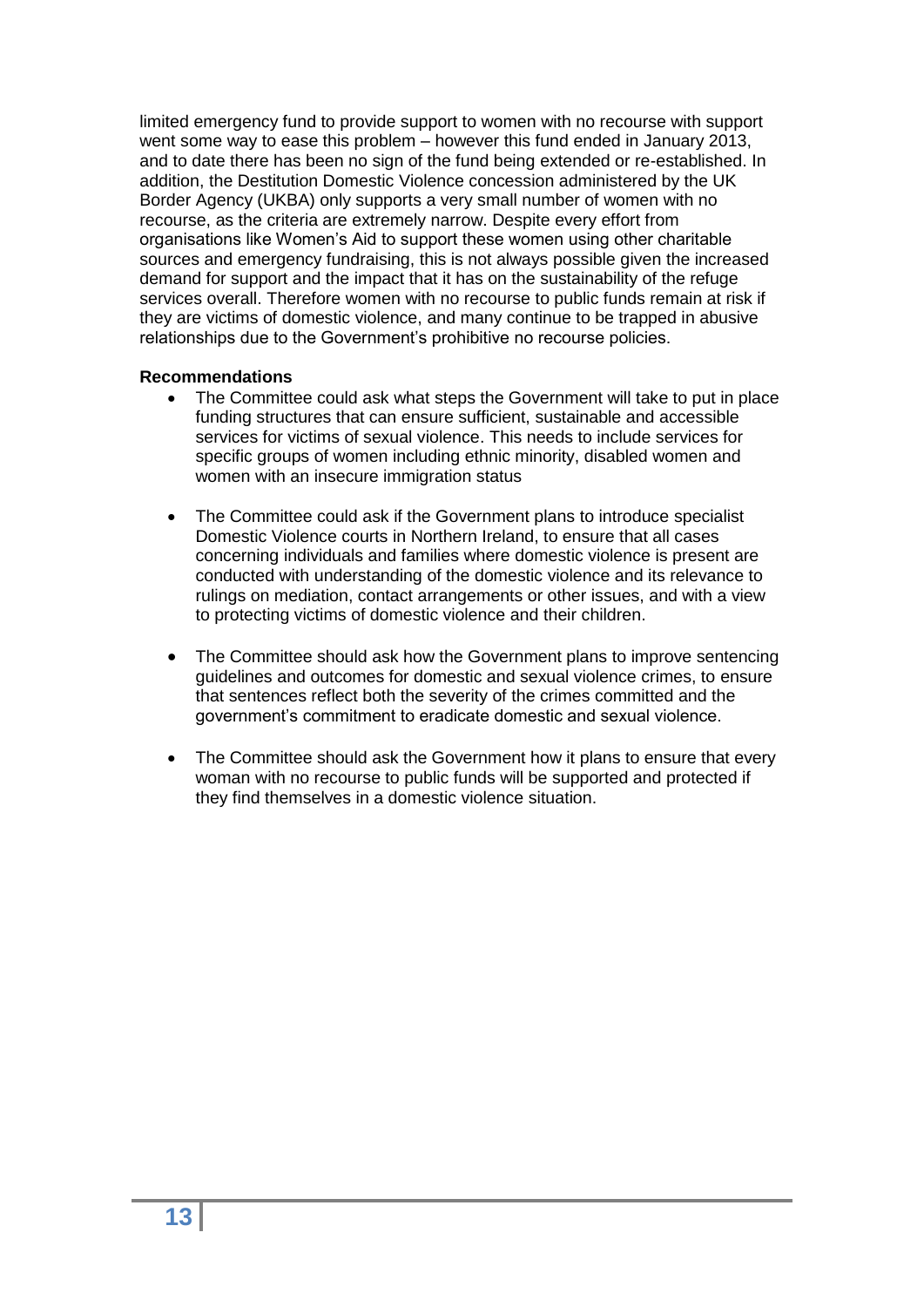1 1 **-** [http://daccess-dds-](http://daccess-dds-ny.un.org/doc/UNDOC/GEN/G09/429/21/PDF/G0942921.pdf?OpenElement)

[ny.un.org/doc/UNDOC/GEN/G09/429/21/PDF/G0942921.pdf?OpenElement](http://daccess-dds-ny.un.org/doc/UNDOC/GEN/G09/429/21/PDF/G0942921.pdf?OpenElement)

 $2\overline{2}$  Office of the First and Deputy First Minister (2006) Gender Matters: a gender equality strategy 2006-2016<http://www.ofmdfmni.gov.uk/genderequalitystrategy2006-2016.pdf> - Northern Ireland Executive

 $3$  Women's Budget Group (2010) The Impact on Women of the Coalition Spending Review 2010. WBG: London http://wbg.org.uk/RRB\_

Reports\_4\_1653541019.pdf

4 http://www.equalityni.org/archive/pdf/BriefDSDCtteeECNIWelfareReform2012FINAL261012( 2).pdf<br><sup>5</sup> ⊑au

Equality Commission for NI report to the CEDAW Committee

6 Participating organisations: *Barnardo's, Belfast and Lisburn Women's Aid, Bryson One Stop Service for Asylum Seekers , the Chinese Welfare Association, Craigavon ACT, Department of Health, Social Services and Public Safety, the Department of Justice, Foyle Women's Aid, the Law Centre NI, Migrant Help, the Northern Ireland Community of Refugees and Asylum Seekers, the Northern Ireland Council for Ethnic Minorities, the Northern Ireland Human Rights Commission, the Northern Ireland Women's European Platform, the Immigrant Council of Ireland, the Irish Congress of Trade Unions , the Police Service of Northern Ireland, the Public Prosecution Service, Ruhama, the Solas Trust, the Soroptomist Association, the United Kingdom Border Agency and the Women's Support Network*.

<sup>7</sup> Cave, S (2012) Local Government Reform Past and Present (Briefing Paper: NIAR 463-12) -http://www.niassembly.gov.uk/Documents/RaISe/Publications/2012/environment/11312.pdf

<sup>8</sup> Howieson, C. & Ianelli, C. (2008) The effects of low attainment on young people's outcomes at age 22–23 in Scotland, *British Educational Research Journal,* 34(2), 269–290.

 $9$  Minister's Statement to the NI Assembly, 4 June 2013,

http://www.niassembly.gov.uk/Assembly-Business/Official-Report/Reports-12-13/04-June- $2013/#3$ 

<sup>10</sup> *Department for Employment and Learning (2011) Enrolments at UK Higher Education Institutions: Northern Ireland analysis 2010/11, Belfast: DEL.*

<sup>11</sup> http://www.delni.gov.uk/employment-gender-issues-oral-statement.pdf

<sup>12</sup> http://www.delni.gov.uk/scoping-study-young-people-not-in-education\_-employment-ortraining-neet.pdf

<sup>13</sup> http://www.delni.gov.uk/del-pathways-to-success-v6.pdf

<sup>14</sup> http://www.deni.gov.uk/careers.pdf

<sup>15</sup> Department for Employment, Trade and Industry, 2012, Women in NI,

[http://www.detini.gov.uk/women\\_in\\_northern\\_ireland\\_september\\_2012\\_final\\_version.pdf.](http://www.detini.gov.uk/women_in_northern_ireland_september_2012_final_version.pdf) NISRA, 2012 Labour Force Survey

<sup>17</sup> Fawcett Society (2011) The Impact of Austerity on Women. Fawcett: London http://www.fawcettsociety.org.uk/wp-content/

uploads/2013/02/The-Impact-of-Austerity-on-Women-19th-March-2012.pdf and Hinds, B (2011) The Northern Ireland Economy: Women on the Edge, Belfast: Women's Resource and Development Agency

<sup>18</sup> Price Waterhouse and Birrell, WD and Gray, AM In Defence of Welfare, London: Social Policy Association

<sup>19</sup> ECNI Fair Employment Monitoring Report No 20, Belfast: ECNI

<sup>20</sup> NISRA LFS 2012 and DETI, 2012).

 $21$  Employers for childcare (2011) Childcare Survey, Belfast: Employers for Childcare and Equality Commission NI (2013) Childcare: maximising the economic potential of women, Belfast: ECNI

<sup>22</sup> OFMDFM (2012) Consultation on a Childcare Strategy.

<sup>23</sup> Concluding Observations of CESCR regarding: The United Kingdom of Great Britain and Northern Ireland, 22 May 2009, E/C.12/GBR/CO/5, at para 25.

<sup>24</sup> http://www.tycconsultation.hscni.net/wp-content/uploads/2012/10/Transforming-Your-Care-Review-of-HSC-in-NI.pdf

<sup>25</sup> http://www.dhsspsni.gov.uk/who-cares-future-adult-care-support-ni-discussion.pdf

<sup>26</sup> http://www.copni.org/news/closure-of-statutory-residential-care-homes.html

<sup>27</sup> http://www.carersuk.org/policy-pages-ni/consultation-responses-ni/item/3048-who-cares? consultation-response